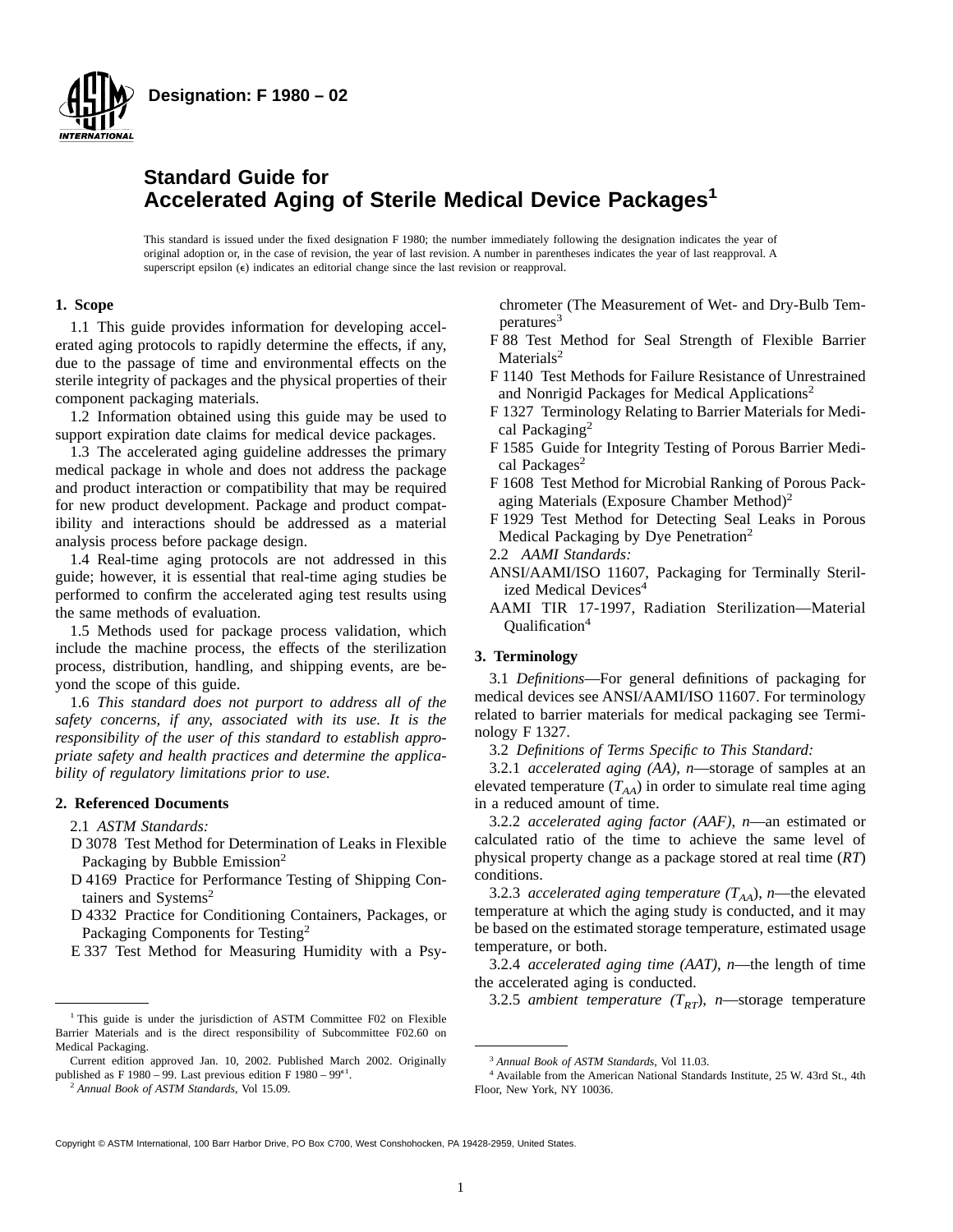for real-time aging (*RT*) samples that represents storage conditions.

3.2.6 *package shelf life*, *n*—the amount of real time that a package can be expected to remain in storage at ambient conditions, or under specified conditions of storage, and maintain its critical performance properties.

3.2.7 *real-time aging (RT)*, *n*—storage time of samples at ambient conditions.

3.2.8 *real-time equivalent (RTE)*, *n*—amount of real-time aging to which given accelerated aging conditions are estimated to be equivalent.

3.2.9 *zero time*  $(t_0)$ , *n*—the beginning of an aging study. 3.3 *Symbols:*

- $Q_{10}$  = an aging factor for 10°C increase or decrease in temperature.
- 

 $=$  glass transition temperature.

 $T_m$  = temperature at which a material melts.<br>  $T_g$  = glass transition temperature.<br>  $T_\alpha$  = alpha temperature; heat distortion temp  $=$  alpha temperature; heat distortion temperature.

#### **4. Significance and Use**

4.1 The loss of package integrity may occur as a result of physical properties of the materials and adhesive or cohesive bonds degrading over time and by subsequent dynamic events during shipping and handling.

4.2 The ANSI/AAMI/ISO 11607 states that, "the manufacturer shall demonstrate that, under the rigors of distribution, storage, handling, and aging, the integrity of the final package is maintained at least for the claimed shelf-life of the medical device under storage conditions specified by the manufacturer, as long as the package is undamaged or unopened."

4.3 Real time aging programs provide the best data to ensure that package materials and package integrity do not degrade over time. However, due to market conditions in which products become obsolete in a short time, and the need to get new products to market in the shortest possible time, real time aging studies do not meet this objective. Accelerated aging studies provide an alternative means. To ensure that accelerated aging studies do truly represent real time effects, real time aging studies must be conducted in parallel to accelerated studies. Real time studies must be carried out to the claimed shelf life of the product.

4.4 Conservative accelerated aging factors (AAFs) must be used if little is known about the package material being evaluated. More aggressive AAFs may be used with documented evidence to show a correlation between real time and accelerated aging.

NOTE 1—Determining AAFs are beyond the scope of this guide.

#### **5. Apparatus**

5.1 *Room (or Cabinet)* of such size that sample containers or packages may be individually exposed to circulating air at the temperature and relative humidity chosen.

5.1.1 *Control Apparatus*, capable of maintaining the room at the required atmospheric conditions within the tolerance limits.

5.2 *Hygrometer*—The instrument used to indicate the relative humidity should be accurate to  $\pm 2$  % relative humidity. A psychrometer may be used either for direct measurement of relative humidity or for checking the hygrometer (see Test Method E 337).

5.3 *Thermometer*—Any temperature-measuring device may be used provided it can accurately indicate the temperature to within 0.1°C or 0.2°F. The dry-bulb thermometer of the psychrometer may be used either for direct measurement or for checking the temperature-indicating device.

## **6. Accelerated Aging Theory**

6.1 Accelerated aging of materials refers to the accelerated variation of their properties over time, the properties of interest being those related to safety and function of the material or package.

6.2 In an aging study, the material or package is subjected to an external stress, which is more severe, or more frequently applied than the normal environmental stress, for a relatively short period of time.

6.3 Accelerated aging techniques are based on the assumption that the chemical reactions involved in the deterioration of materials follow the Arrhenius reaction rate function. This function states that a 10°C increase or decrease in temperature of a homogeneous process results in approximately, a two times or 1⁄2-time change in the rate of a chemical reaction  $(Q_{10})^5$ .

6.4 Determining the  $Q_{10}$  involves testing products at various temperatures and defining the differences in reaction rate for a 10° change in temperature. Modeling the kinetics of material deterioration is complex and difficult and is beyond the scope of this guide.<sup>6</sup>

#### **7. Accelerated Aging Plan**

7.1 *Characterization of Materials*—AA theory and its application are directly related to packaging material composition. Some areas for consideration are:

7.1.1 Composition,

7.1.2 Morphology (glassy, amorphous, semi-crystalline, highly crystalline, % crystallinity, etc.),

7.1.3 Thermal transitions  $(T_m, T_g, T_\alpha)$ ,

7.1.4 Additives, processing agents, catalysts, lubricants, residual solvents, and fillers.

7.2 *Accelerated Aging Plan-Design Guidelines*:

7.2.1 Temperature boundaries, based on the characterization of the device and package materials, must be considered in order to ensure that initial, conservative aging factors are applied appropriately. The temperatures used should be based on the characterization of the packaging materials and the intended storage conditions. Material characterization and composition are factors in establishing the accelerated aging temperature boundaries. Temperature selection should be limited to prevent any physical transition of material.

7.2.2 *Room or Ambient Temperature*  $(T_{RT})$ —Select a temperature that represents the actual product storage and use conditions.

<sup>5</sup> Hemmerich, Karl J., "General Aging Theory and Simplified Protocol for Accelerated Aging of Medical Devices," *Medical Plastics and Biomaterials*, July/August 1998, pp. 16–23.

<sup>6</sup> Nelson, Wayne, "Accelerated Testing Statistical Models, Test Plans, and Data Analyses," John Wiley and Sons, New York, 1999.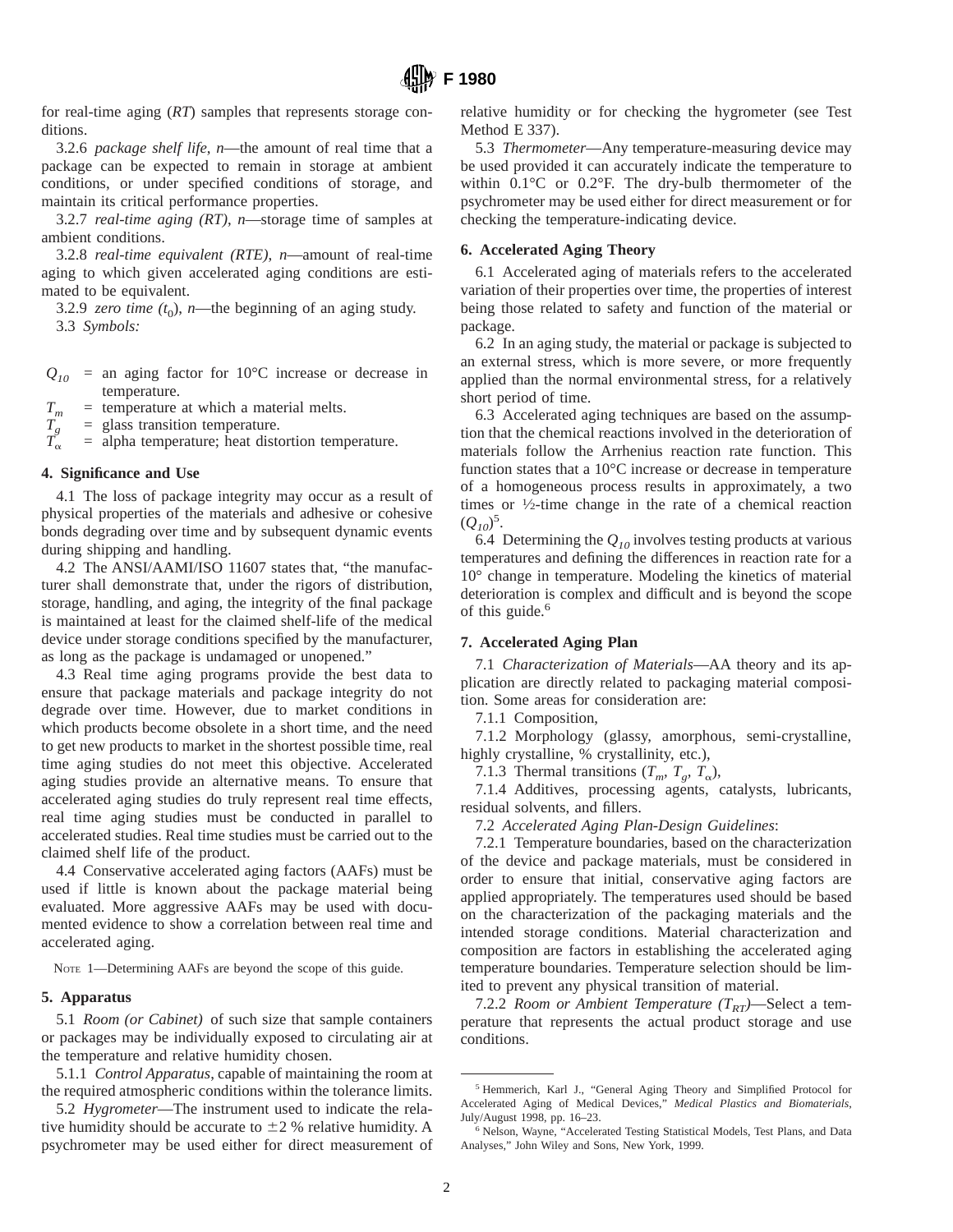NOTE 2—This temperature is typically between 20–25°C. A temperature of 25°C is considered a conservative approach.

# 7.2.3 Accelerated Aging Temperature  $(T_{AA})$ —Considering the characterization of the materials under investigation, select a temperature for the accelerated aging testing. The higher the accelerated temperature, the greater the AAF and, thus, the shorter the accelerated aging time. Care must be taken not to elevate aging temperatures solely for the shortest possible accelerated aging time. Excessively high temperatures may have an effect on the material that may never occur during real time or at room temperature (see Appendix X1). Guidelines for selecting an aging temperature are as follows:

7.2.3.1  $T_{AA}$  should be below any material transitions or below where the package distorts. Consider the thermal transitions of the materials under investigation, for example, the choice of  $T_{AA}$  should be at least 10<sup>o</sup>C less than  $T_g$ . (For more information on this topic, see AAMI TIR 17-1997.)

7.2.3.2 Keep  $T_{AA}$  at or below 60°C unless a higher temperature has been demonstrated to be appropriate. Temperatures higher than 60°C are not recommended due to the higher probability in many polymeric systems to experience nonlinear changes, such as percent crystallinity, formation of free radicals, and peroxide degradation. (For more information on this topic, see AAMI TIR 17-1997.)

NOTE 3—If packages containing liquid or other volatile components are tested, lower temperatures may be required for safety reasons.

7.2.3.3 When elevated temperature aging is not feasible due to material characteristics, then real-time aging is the only option.

7.3 *Accelerated Aging Factor (AAF) Determination*:

7.3.1 Using the Arrhenius equation with  $Q_{10}$  equal to 2 is a common and conservative means of calculating an aging factor.

NOTE 4—A more aggressive reaction rate coefficient, for example,  $Q_{10}$ = 2.2 to 2.5, may be used if the system under investigation is sufficiently well characterized in the literature. The level and nature of damage must be similar to that reported in the literature to ensure that the reaction rate coefficient and accelerated aging temperature are maintained within appropriate boundaries. This is the responsibility of the manufacturer. For more information on this topic see AAMI TIR-17-1997.

7.3.2 An accelerated aging factor (AAF) estimate is calculated by the following equation:

 $AAF \equiv Q_{10}^{[(T_{AA} - T_{RT})/10]}$  (1)

where:

 $T_{AA}$  = accelerated aging temperature (°C), and

 $T_{RT}$  = ambient temperature (°C).

7.3.3 The accelerated aging time (AAT) needed to establish equivalence to real time aging is determined by dividing the desired (or required) shelf life by the AAF.

$$
Accepted \text{ Aging Time (AAT)} \equiv Designed (RT)/AAF \tag{2}
$$

See Appendix X1 for a graphical representation of the time versus temperature.

7.3.4 When little information is known about the package under investigation, the guidance above is provided for selecting and verifying an appropriately conservative aging factor for the specific scenario. Risk to the manufacturer may be large since the method may predict an unduly short shelf-life;

however, consideration must be given to maximizing patient safety since the necessary information to obtain a more accurate and aggressive shelf-life prediction is not readily available.

7.4 *Accelerated Aging Protocol Steps*:

7.4.1 Select the  $Q_{10}$  value.

7.4.2 Define the desired shelf life of the package, such as, marketing needs, product needs, etc.

7.4.3 Define aging test time intervals, including time zero.

7.4.4 Define test conditions, room temperature  $(T_{RT})$ , and accelerated aging temperature  $(T_{AA})$ .

7.4.5 Calculate the test duration using the  $Q_{10}$ ,  $T_{RT}$ , and  $T_{AA}$ .

7.4.6 Define package material properties, seal strength and integrity tests, sample sizes, and acceptance criteria.

7.4.7 Age samples at  $T_{AA}$ . In parallel, age samples at real-life aging conditions  $(T_{RT})$ .

7.4.8 Evaluate the package performance after accelerated aging relative to the initial package requirements, for example, package seal strength, package integrity.

7.4.9 Evaluate package, or package performance, or both, after real time aging relative to the initial package requirements. The estimated AAF method is a simple and conservative technique for evaluating the long-term performance of a package; however, like all accelerated aging techniques, it must be confirmed by real time aging data.

7.5 See the example package shelf-life test plan (Appendix X2).

## **8. Post-Aging Testing Guidance**

8.1 Packages and materials that have been subjected to aging, that is, accelerated and real time, must be evaluated for physical properties and integrity.

8.2 Tests selected should challenge the material or package functionality that is most critical or most likely to fail due to the stresses resulting from aging. Guide F 1585 may be used as a testing guide for porous barrier medical packaging.

8.3 Some of the physical strength properties to be considered for selection are flexure, puncture, tensile and elongation, tear, impact resistance, abrasion resistance, yellowness index, microbial barrier (Test Method F 1608), seal strength (Test Method F 88), and burst strength (Test Methods F 1140).

8.4 Packages may be subjected to whole package integrity testing by using validated physical, that is, trace gas detection, dye leak (Test Method F 1929), bubble leak (Test Method D 3078) or microbial methods (microbial challenge of whole packages). These methods must include documentation showing that the test method has been validated.

8.5 Acceptance criteria must be established prior to any package shelf-life testing. Zero time performance data may be used as a comparison to final package performance data at the end of the shelf life test.

## **9. Documentation**

## 9.1 *Accelerated Aging*:

9.1.1 A written test protocol specifying the accelerated aging conditions (test temperature, humidity, cycle, ambient temperature), time frame, sample sizes, package description, time intervals of sampling packages, and specific tests at each time interval must be developed prior to testing.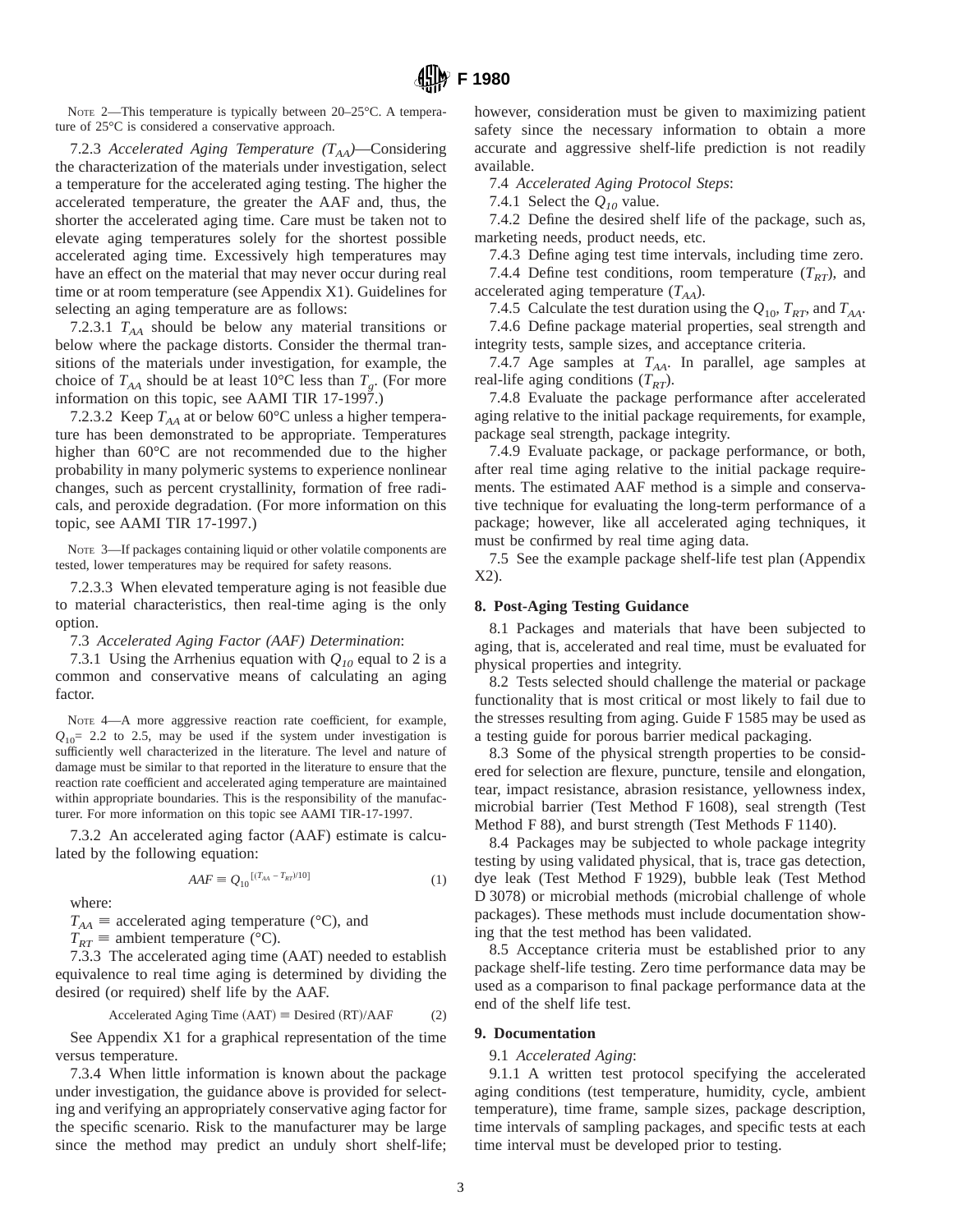9.1.2 Document the temperature of the chamber used and the calibrated instruments used for measuring and monitoring the aging conditions.

9.1.3 Document the test standard references and methods used for package evaluation.

9.1.4 List the equipment used for physical and microbial testing including the calibration dates.

9.1.5 Document the post aging test results including, any statistical methods used to determine whether the package meets the performance specification criteria.

## **10. Keywords**

**F 1980**

10.1 accelerated aging; Arrhenius reaction rate;  $Q_{10}$ ; shelflife

#### **APPENDIXES**

#### **(Nonmandatory Information)**

#### **X1. ACCELERATED AGING OF POLYMERS**

X1.1 Accelerated aging (Fig. X1.1) equivalent to one year of room-temperature aging when the package is heat-aged at a

selected temperature (°C).



#### **X2. EXAMPLE PACKAGE SHELF-LIFE TEST PLAN**

X2.1 Select a conservative AAF estimate, for example, *Q10*  $= 2.$  (See Fig. X2.1.)

X2.2 Define aging time points corresponding to the desired shelf life, for example, two points, such as 2-year and 3-year.

NOTE X2.1—Trending often is helpful when characterizing the aging effects on material and package properties. The number of accelerated aged time points, minimally, is one. The one mandatory time point is at the time equivalent to the desired shelf-life (desired shelf-life divided by

aging factor); however, the practice of using only one accelerated time point leaves the risk of failure without prior warning from an earlier accelerated aged time point. At least three time points should be considered when trending.

X2.3 Build test samples in accordance with a validated production process.

NOTE X2.2—Packages used for zero-time, sterilization, and accelerated aging may be produced without actual or simulated product.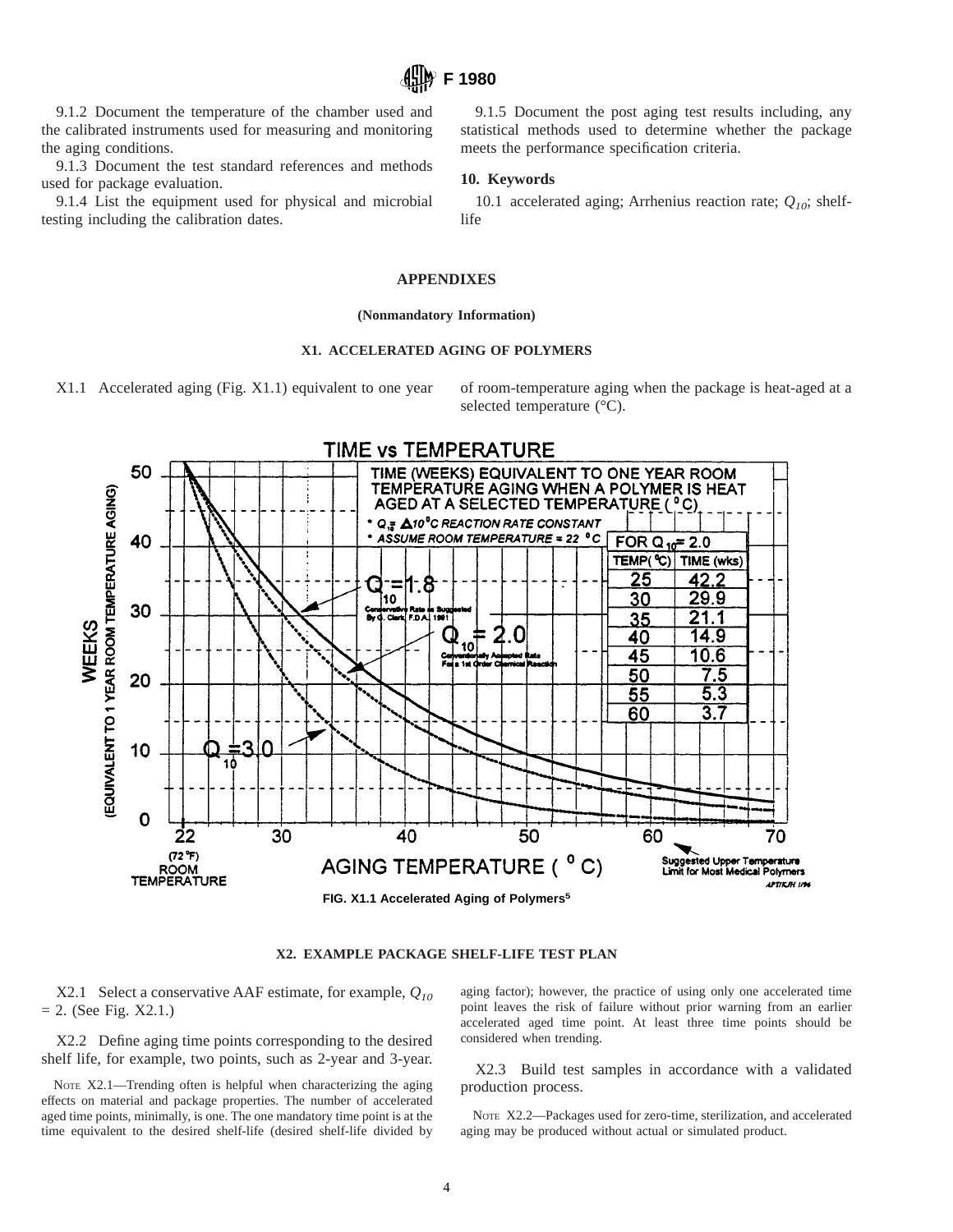

**FIG. X2.1 Package Shelf-Life Test Plan**

X2.4 Sterilize packages using validated sterilization process. The sterilization process may affect the stability of the materials or package. Materials and packages should be exposed to the maximum process conditions, or number of cycles intended to be used prior to the aging study, or both.

X2.5 Condition the samples according to Practice D 4332, if required; perform distribution simulation according to Practice D 4169, if appropriate. Packages used for this test must contain actual product.

NOTE X2.3—Package performance testing normally is performed as a part of the aging protocol to determine the long-term effects of distribution, handling, and storage. Whether performed before aging or after aging will depend on whether the study is to simulate storage on the hospital shelf or on the manufacturer's shelf and then shipped. There may be instances, however, where this may not be necessary. If known package failure or performance limits, such as seal strength, puncture, or impact resistance, etc., have been documented adequately and met for the specific intended product, then physical testing data should be sufficient.

X2.6 Initiate real-time and accelerated aging. Use the defined accelerated aging temperature for the appropriate period of time. The time duration for samples to be placed in the elevated temperature oven can be calculated from Eq 1 and 2 in 7.3.2 and 7.3.3, where AAF is the accelerated aging factor and AAT is the accelerated aging time.

For example, where  $Q_{10} = 2$ ; ambient temperature = 23°C; test temperature =  $55^{\circ}$ C;